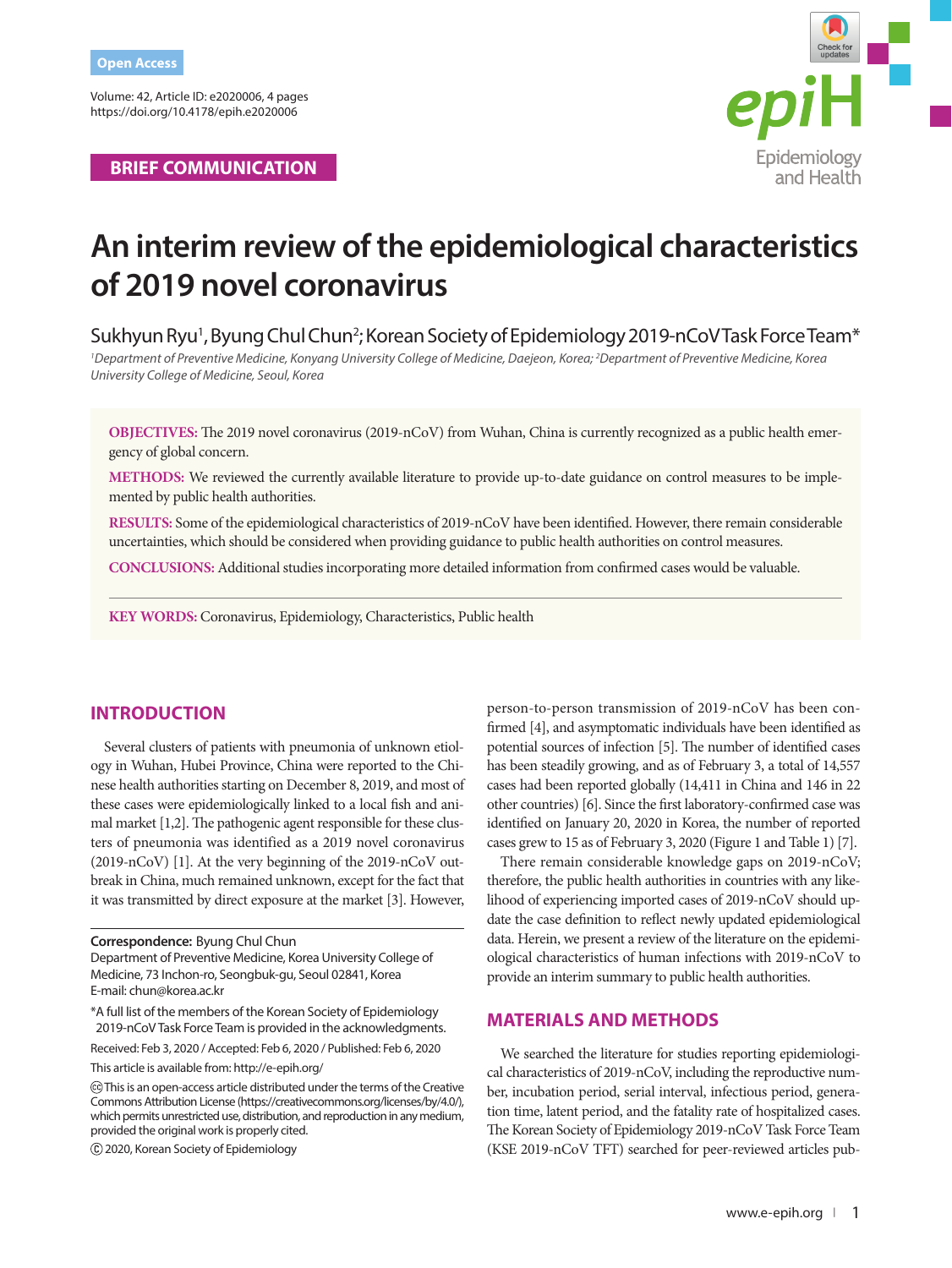

**Figure 1.** Timeline of individuals with laboratory-confirmed 2019 novel coronavirus infections in Korea, as of February 3, 2020.

| Case No. | Age (yr) | Sex    | <b>Nationality</b> | Date of entry to Korea | Suspected infection of place or origin |
|----------|----------|--------|--------------------|------------------------|----------------------------------------|
| #1       | 35       | Female | Chinese            | Jan 19, 2020           | Wuhan, China                           |
| #2       | 55       | Male   | Korean             | Jan 22, 2020           | Wuhan, China                           |
| #3       | 54       | Male   | Korean             | Jan 20, 2020           | Wuhan, China                           |
| #4       | 55       | Male   | Korean             | Jan 20, 2020           | Wuhan, China                           |
| #5       | 33       | Male   | Korean             | Jan 24, 2020           | Wuhan, China                           |
| #6       | 55       | Male   | Korean             |                        | Case $#3$                              |
| #7       | 28       | Male   | Korean             | Jan 23, 2020           | Wuhan, China                           |
| #8       | 62       | Female | Korean             | Jan 23, 2020           | Wuhan, China                           |
| #9       | 28       | Female | Korean             |                        | Case #5                                |
| #10      | 54       | Female | Korean             |                        | Case #6                                |
| #11      | 25       | Male   | Korean             | ٠                      | Case #6                                |
| #12      | 48       | Male   | Chinese            | Jan 19, 2020           | Osaka, Japan                           |
| #13      | 28       | Male   | Korean             | Jan 31, 2020           | Wuhan, China                           |
| #14      | 40       | Female | Chinese            |                        | Case $#12$                             |
| #15      | 43       | Male   | Korean             | Jan 20, 2020           | Wuhan, China                           |

**Table 1.** List of confirmed cases of 2019 novel coronavirus infection in Korea, as of February 3, 2020

lished from December 8, 2019 to February 1, 2020. Articles were eligible for inclusion if they reported any epidemiological characteristics of 2019-nCoV.

#### **Ethics statement**

The ethical approval or individual consent was not applicable.

## **RESULTS**

Six articles were identified and included in this review (Table 2) [2,8-12] . Four relevant studies estimated the reproductive number [8,10-12]. A study of confirmed cases from Wuhan, China estimated the reproductive number to be 1.9 (95% confidence in-

terval [CI], 1.3 to 3.2) [10]. Three other studies estimated the mean reproductive number as 0.3, 2.2, and 2.68, respectively [8,11,12]. A study reported the mean incubation period to be 6.1 days (95% CI, 3.8 to 9.7), and the mean serial interval to be 7.7 days (95% CI, 4.9 to 13.0) [10]. Two studies predicted the mean doubling time to be between 6.4 days and 8.7 days [10,11]. Three studies estimated the fatality rate of hospitalized cases as 14-15% [2,8,9]. We could not identify any studies that reported the infectious and latent periods.

## **DISCUSSION**

We reviewed the epidemiological characteristics of 2019-nCoV.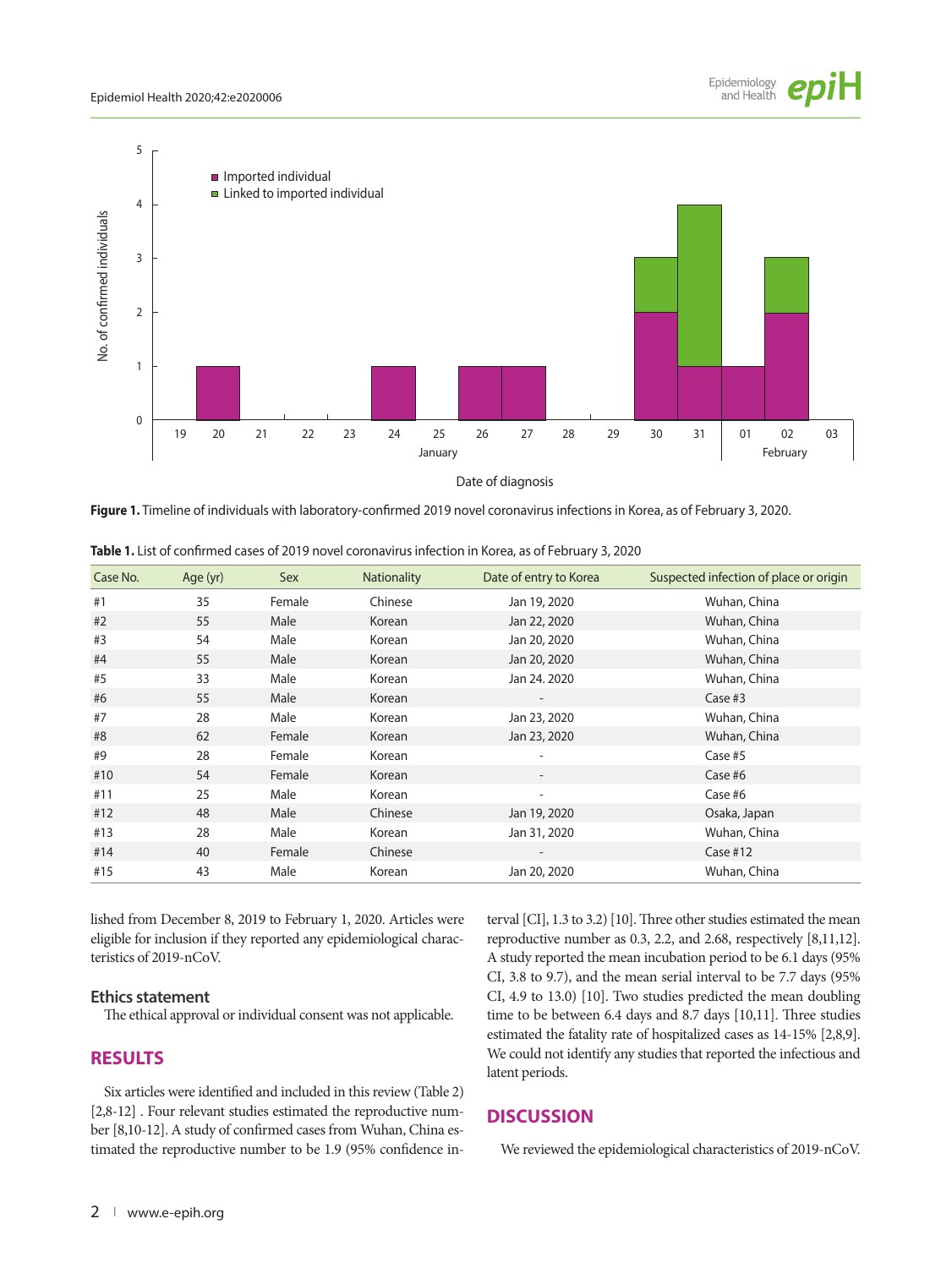| Study            | Study setting                                                                                       | Reproductive<br>(n)                    | Incubation<br>period (d) | Serial inter-<br>val $(d)$  | <b>Infectious</b><br>period | <b>Doubling</b><br>time (d) | Latent<br>period | <b>Fatality rate</b><br>among hospital-<br>ized cases (%) |
|------------------|-----------------------------------------------------------------------------------------------------|----------------------------------------|--------------------------|-----------------------------|-----------------------------|-----------------------------|------------------|-----------------------------------------------------------|
| Wu et al. [8]    | Publicly-available data in China<br>as at Jan 22, 2020                                              | 0.30 (95% CI:<br>0.17, 0.44            | <b>NA</b>                | <b>NA</b>                   | <b>NA</b>                   | <b>NA</b>                   | <b>NA</b>        | 14.0 (95% CI:<br>3.9, 32.0                                |
|                  | Huang et al. [9] 41 confirmed cases admitted<br>to a designated hospital in<br>Wuhan by Jan 2, 2020 | <b>NA</b>                              | <b>NA</b>                | <b>NA</b>                   | <b>NA</b>                   | <b>NA</b>                   | <b>NA</b>        | 15.0                                                      |
| Chen et al. [2]  | 99 confirmed cases admitted<br>in Wuhan Jinyintan Hosptial<br>between Jan 1 and Jan 20,<br>2020     | <b>NA</b>                              | <b>NA</b>                | <b>NA</b>                   | <b>NA</b>                   | <b>NA</b>                   | <b>NA</b>        | 14.6                                                      |
| Li et al. [10]   | 425 confirmed cases in Wuhan<br>as at Jan 22, 2020                                                  | 1.9 (95% CI: 1.3, 6.1 (95% CI:<br>3.2) | 3.8, 9.7                 | 7.7 (95% CI:<br>(4.9, 13.0) | <b>NA</b>                   | 8.7 (95% CI:<br>4.8, 17.0   | <b>NA</b>        | <b>NA</b>                                                 |
| Riou et al. [12] | Modelling study                                                                                     | 2.2 (90% CI: 1.4,<br>3.8)              | <b>NA</b>                | <b>NA</b>                   | <b>NA</b>                   | <b>NA</b>                   | <b>NA</b>        | <b>NA</b>                                                 |
| Wu et al. [11]   | Modeling study                                                                                      | 2.68 (95% Crl:<br>2.47, 2.86           | <b>NA</b>                | <b>NA</b>                   | <b>NA</b>                   | 6.4 (95% Crl:<br>5.8, 7.1)  | <b>NA</b>        | <b>NA</b>                                                 |

#### **Table 2.** Summary of reviews included in the study

CI, confidence interval; Crl, credible interval; NA, not available.

The estimated reproductive number of 0.3 was obtained from a small number of infected persons with imperfect information in the very early stages of the outbreak [8]; therefore the reproductive number of 2019-nCoV is likely to be similar to that of the 2002/2003 severe acute respiratory syndrome (SARS) coronavirus during the pre-intervention period (range, 2 to 3) and that of the 2009 pandemic A/H1N1 influenza virus in the United States (range, 1.3 to 1.7) [13-15]. The incubation period is likely similar to that of the SARS coronavirus, but with a wider confidence interval (mean, 4.8 days; 95% CI, 4.2 to 5.5) [16]. Furthermore, it is longer than that of the 2009 pandemic A/H1N1 influenza virus (median incubation period, 1.4 days; 95% CI, 1.0 to 1.8) [17]. Therefore, the evidence reviewed above shows that the current control measures for 2019-nCoV, including a quarantine and observation period of 14 days for suspected cases, can be considered appropriate [10]. The generation time and serial interval of 2019 nCoV are longer than those of the 2009 pandemic A/H1N1 influenza virus (median generation time, 2.7 days; 95% CI, 2.0 to 3.5; and mean serial interval: range, 2.6 to 3.2) [14,18]. However, the mean serial interval of 2019-nCoV is similar to that of the SARS coronavirus (mean, 8.4 days; standard deviation, 3.8) [19]. The overall case fatality rate of 2019-nCoV was estimated by international experts to range from 3% to 14% [15,20], and it is more likely to cause infection in older age groups with commodities [2].

Epidemiological parameters are usually obtained from a consecutive timeline of the number of reported cases and contact-tracing data. However, most of the studies included in our review made estimates using data obtained from the early stages of the outbreak in Wuhan, in which the reporting of confirmed cases may have been incomplete. Furthermore, differences in the simulation methodology used in various scenarios may result in a wide spectrum of estimated values [21]. Therefore, caution is needed when interpreting these reported results.

The number of confirmed cases is increasing in China and in other countries, including Korea. Furthermore, the likelihood of local transmission is increasing as a result of cases entering from China.

In light of a report describing a case of human-to-human transmission in the asymptomatic period [5], it is necessary to consider updating the case definition for surveillance; however, more detailed studies presenting evidence on the epidemiological nature, clinical presentation, and pathogenesis of 2019-nCoV are necessary to provide information for public health decision-making.

#### **SUPPLEMENTARY MATERIALS**

Korean version is available at http://www.e-epih.org/.

### **CONFLICT OF INTEREST**

The authors have no conflicts of interest to declare for this study.

#### **FUNDING**

None.

## **ACKNOWLEDGEMENTS**

A full list of the members of KSE 2019-nCoV TFT (alphabetically ordered): Byung Chul Chun (Department of Preventive Medicine, Korea University College of Medicine, Seoul); Dong Hyun Kim (Department of Social and Preventive Medicine, Hallym University College of Medicine, Chuncheon); Hae-Kwan Cheong (Sungkyunkwan University School of Medicine, Suwon); Heeyoung Lee (Center for Preventive Medicine and Public Health, Seoul National University Bundang Hosptial, Seongnam);